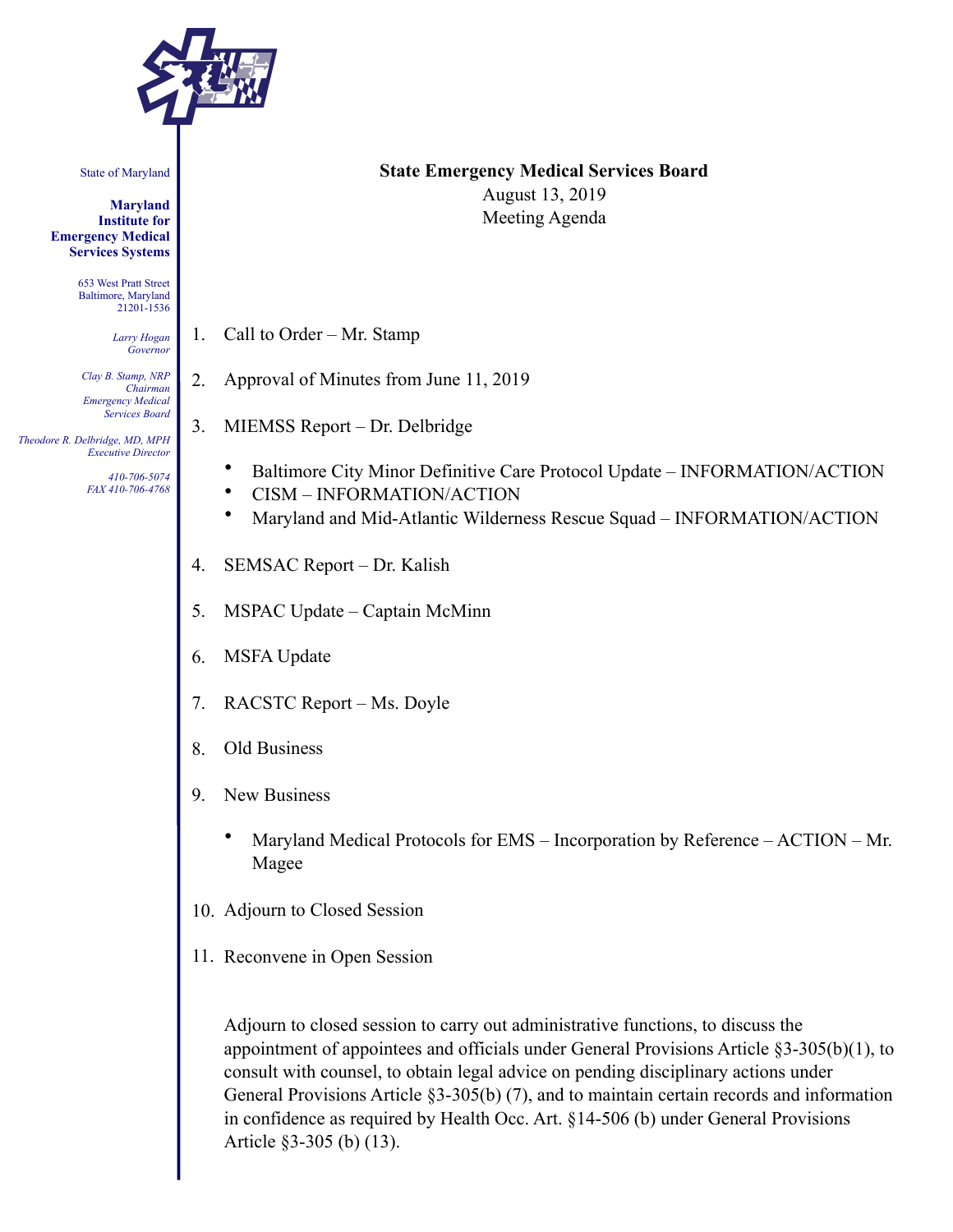

#### State of Maryland

**Maryland Institute for Emergency Medical Services Systems**

> 653 West Pratt Street Baltimore, Maryland 21201-1536

> > *Larry Hogan Governor*

*Clay B. Stamp, NRP Chairman Emergency Medical Services Board*

 *Theodore R. Delbridge, MD, MPH Executive Director*

> *410-706-5074 FAX 410-706-4768*

# **State Emergency Medical Services Board August 13, 2019**

#### **Minutes**

**Board Members Present:** Clay Stamp, NRP, Chairperson; Sherry Adams, Vice Chairperson; Stephen Cox; William J. Frohna, MD; Dany Westerband, MD; James Scheulen, NRP; Mary Alice Vanhoy, RN; Sally Showalter, RN; Dean E. Albert Reece, MD; Murray Kalish, MD

#### **Board Members Absent:**

#### **Others Present:**

**MSPAC:** Major Tagliaferri; Capt. McMinn; Lance Wood

**MIEMSS**: Dr. Delbridge; Ms. Gainer; Ms. Abramson; Ms. Alban; Ms. Aycock; Mr. Balthis; Mr. Bilger; Mr. Brown; Dr. Chizmar; Dr. Floccare; Ms. Mays; Mr. Schaefer; Ms. Goff

**OAG:** Mr. Magee; Ms. Sette

**RACSTC:** Ms. Doyle

**MSFA:** 1st VP Chuck Walker

Chairman Stamp called the meeting to order at 9:03 am. He thanked the MIEMSS staff, EMS Board members and stakeholders for their service.

**ACTION: Upon the motion by Dr. Reece, seconded by Ms. Vanhoy, the Board voted unanimously to approve the minutes of the EMS Board meeting held on June 11, 2019.** 

#### **MIEMSS Report**

A copy of the Executive Director's Report was distributed.

Dr. Delbridge introduced Patrick Tandy, MIEMSS' new Editor/Writer.

Dr. Delbridge gave an update on the following initiatives:

#### Communications Upgrade Project

Dr. Delbridge said that MIEMSS continues to work on the Communications Upgrade Project to replace outdated technology. Phase #1 has begun which encompasses Southern Maryland (Region V). Each Phase will need to be complete before starting on the next Phase.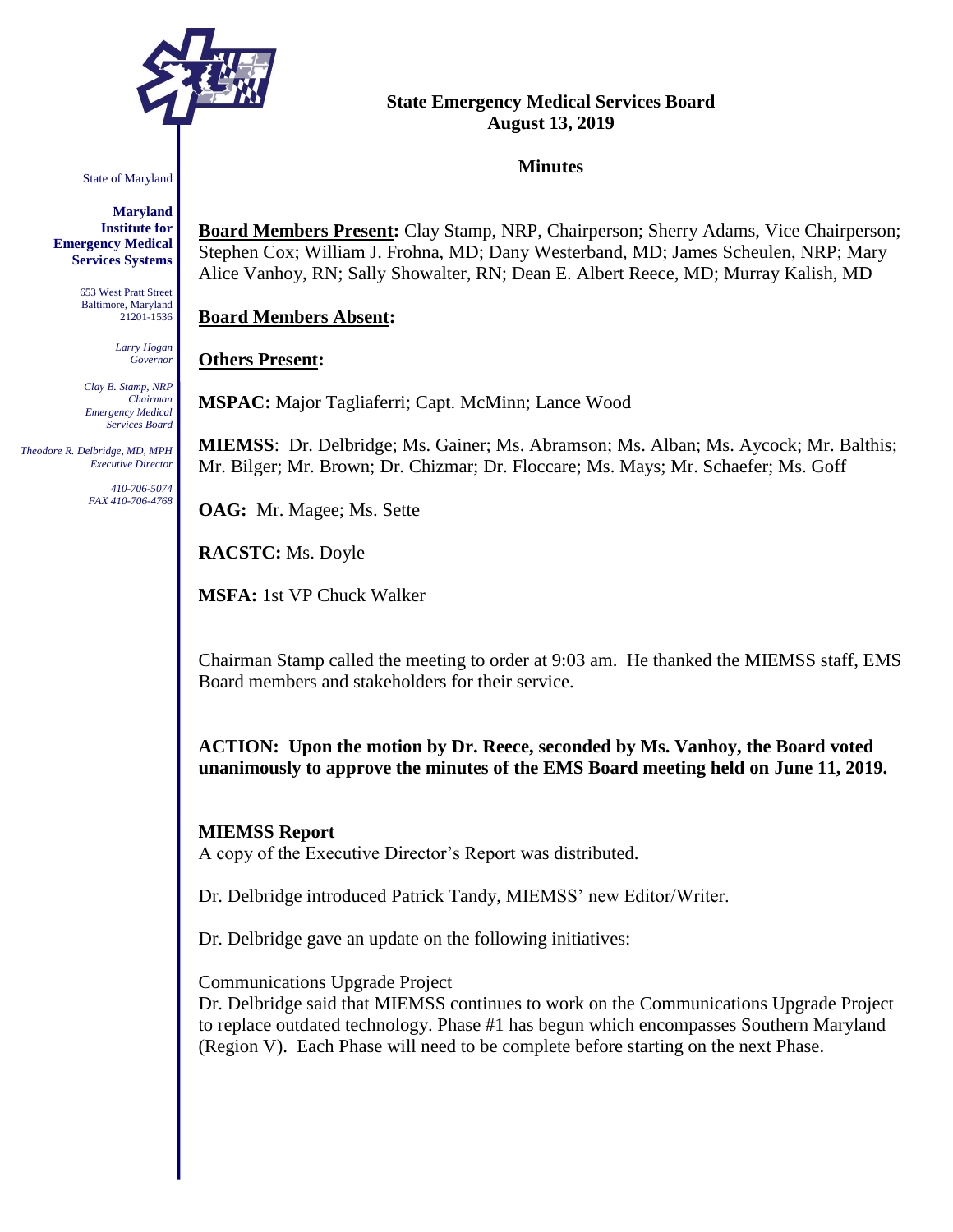# EMS Plan

Dr. Delbridge gave an update on the status of the EMS Plan. A suggestion was made to include for Infectious Disease in the EMS Plan. The process for the EMS Plan rollout was discussed.

# ET3 - Evaluation, Triage, Treatment and Transport

ET3 is a 5-year model program developed by the Centers for Medicare & Medicaid Innovation to expand reimbursement to EMS for transportation to an alternate destination other than an ED, and for treatment by a qualified health care practitioner with no transport. The ET3 model does not currently include mobile integrated health programs.

Dr. Delbridge said that the Emergency Department is not always the most appropriate facility for an EMS patient. ET3 provides an impetus for EMS agencies to consider alternative destinations. The EMS Board approved an alternative destination protocol in 2019. Guidance to EMS agencies for plan implementation, reporting and ongoing evaluation has been developed.

# Telehealth Connection

Dr. Delbridge said that telehealth allows EMS to connect with a qualified practitioner who can proved definitive evaluate the patient and determine if the patient can be treated in place or should be transported to an ED or other health resource, e.g., an urgent care center. MIEMSS staff will travel to Houston to evaluate the Houston ETHAN program.

# Baltimore City Fire Department (BCFD) Minor Definitive Care Now (MDCN)

Dr. Delbridge said that under the current protocol, the BCFD MDCN team responds to low acuity calls as dispatched. Currently, the MDCN team may respond for alpha and bravo (low acuity) dispatch call types. BCFD requests allowing on-scene EMS personnel to consult with MDCN team members regardless of the initial dispatch acuity.

# **ACTION: A motion was made by Ms. Vanhoy, seconded by Dr. Kalish and unanimously approved to allow EMS personnel to consult the Baltimore City Fire Department Minor Definitive Care Now team regardless of initial dispatch acuity.**

# Baltimore City Fire Department (BCFD) Mobile Integrated Health (MIH) Protocol

Under the current Protocol, the MIH team that conducts follow-up on recently discharged patients, performs medication reconciliation, manages care coordination and monitoring of chronic conditions, consists of a Paramedic and RN. Due to staffing challenge and advanced Paramedic training in MIH, BCFD requests that the MIH team be permitted to consist of two Paramedics with advanced training. A lengthy discussion ensued.

BCFD will provide data for EMS Board review to ensure appropriate clinician care is provided.

# **ACTION: A motion was made by Dr. Westerband, seconded by Dr. Kalish and unanimously approved to allow the BCFD MIH Protocol revision for the MIH field team to consist of two Paramedics with previously approved telemedicine linkage access to the on call MD or Nurse Practitioner.**

Compliance Activity Dr. Delbridge presented statistics for EMS clinician compliance trends from 1999 to 2019.

Emergency Service Personnel Health and Wellness Workgroup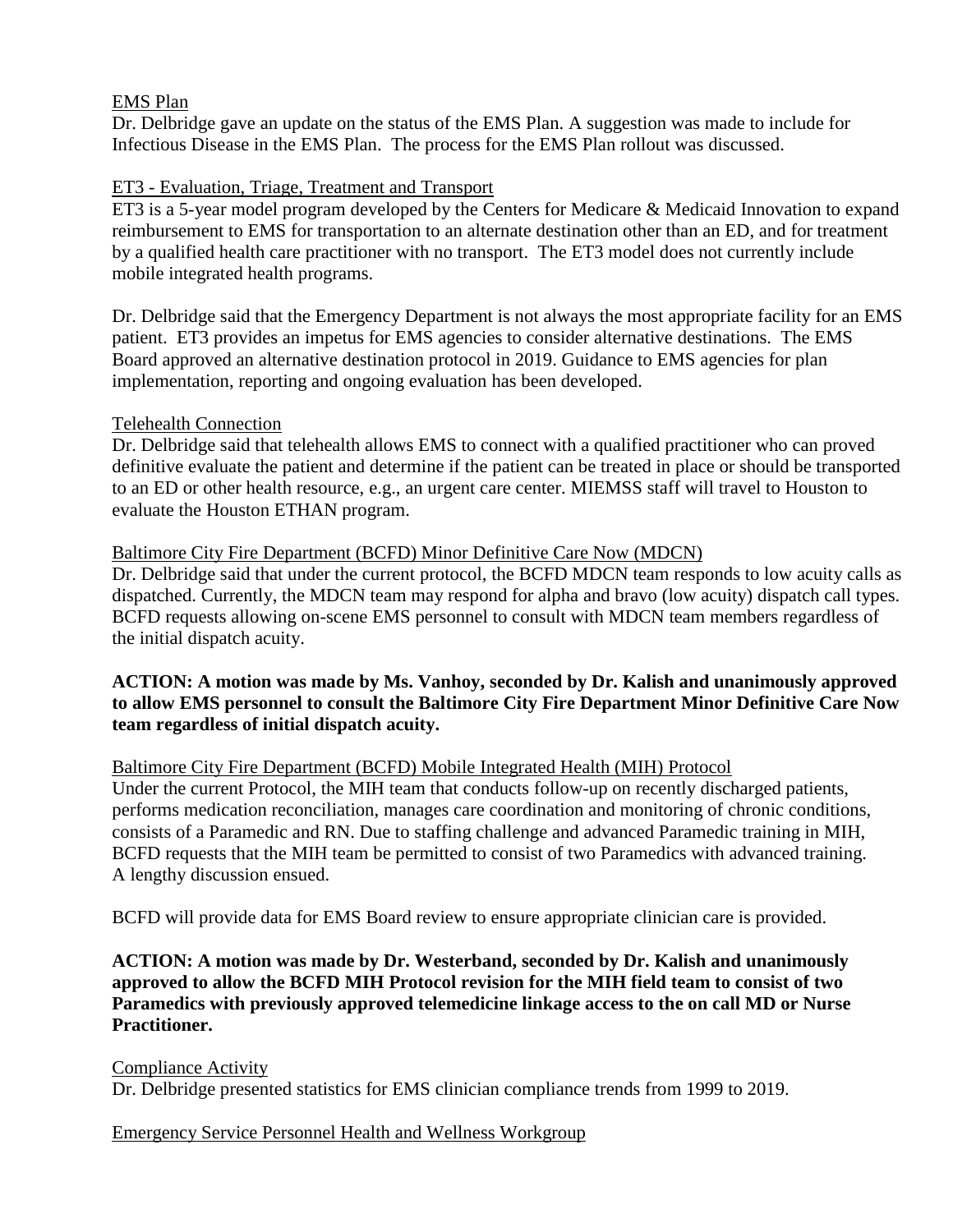Dr. Delbridge said that the Emergency Service Personnel Health and Wellness Workgroup, which evolved from the Critical Incident Stress Management Team, has proposed to continue the Workgroup under the direction of MIEMSS, as authorized by the EMS Board, to pursue work to improve the health and wellness of the Maryland's first responders and to provide periodic reports to the Board.

# **ACTION: Upon the motion by Dr. Kalish, seconded by Ms. Vanhoy, the Board unanimously voted to approve the Emergency Service Personnel Health and Wellness Workgroup to proceed under the direction of MIEMSS with periodic reporting to the Board.**

#### Maryland and Mid-Atlantic Wilderness Rescue Squad

Dr. Delbridge presented the Maryland and Mid-Atlantic Wilderness Rescue Squad's application as an EMS Operational Program to the Board.

Dr. Millin and Dr. Solomon said the program focuses on Medicine in the Wilderness Environment by providing medicine where ambulances cannot go.

# **ACTION: Upon the motion by Mr. Scheulen, seconded by Ms. Vanhoy, the Board voted to approve the Maryland and Mid-Atlantic Wilderness Rescue Squad as an EMS Operational Program.**

# **SEMSAC Report**

Dr. Kalish said that SEMSAC members were participating with EMS Plan Committees, finalizing updated SEMSAC By-laws and working on a presentation regarding the 50/50 Grant program.

# **MSPAC Report**

A copy of the report was distributed.

Captain McMinn gave a presentation on the MSPAC's pursuit of acquiring Part 135 certification. Captain McMinn said that although MSPAC mirrors much of what Part 135 requires, MSPAC is not pursuing Part 135 certification as research and exploration shows no added benefit.

Captain McMinn said that the Aviation Command continues to struggle with pilot staffing. Due to the recent pilot resignations, the Cumberland section will be operational on weekdays from 7am – 7pm until further notice. There will be no changes in protocol for requesting aviation services.

#### **RACSTC –** Ms. Doyle A copy of the report was distributed.

Ms. Doyle reported a decrease in the following: patient volumes, inter-facility transfers, OR and Clinic volumes. She said that Hyperbaric Chamber hours have also decreased. She added that the "Go Team" was requested 17 times with (5) deployments. Ms. Doyle said that although the length of patient stays is up overall, over a day was cut from patient length of stay from April – June 2019. She added that Organ and Tissue Donations are at 81%, well over the 75% goal. Ms. Doyle gave an overview of the Global Outreach and Injury Prevention programs.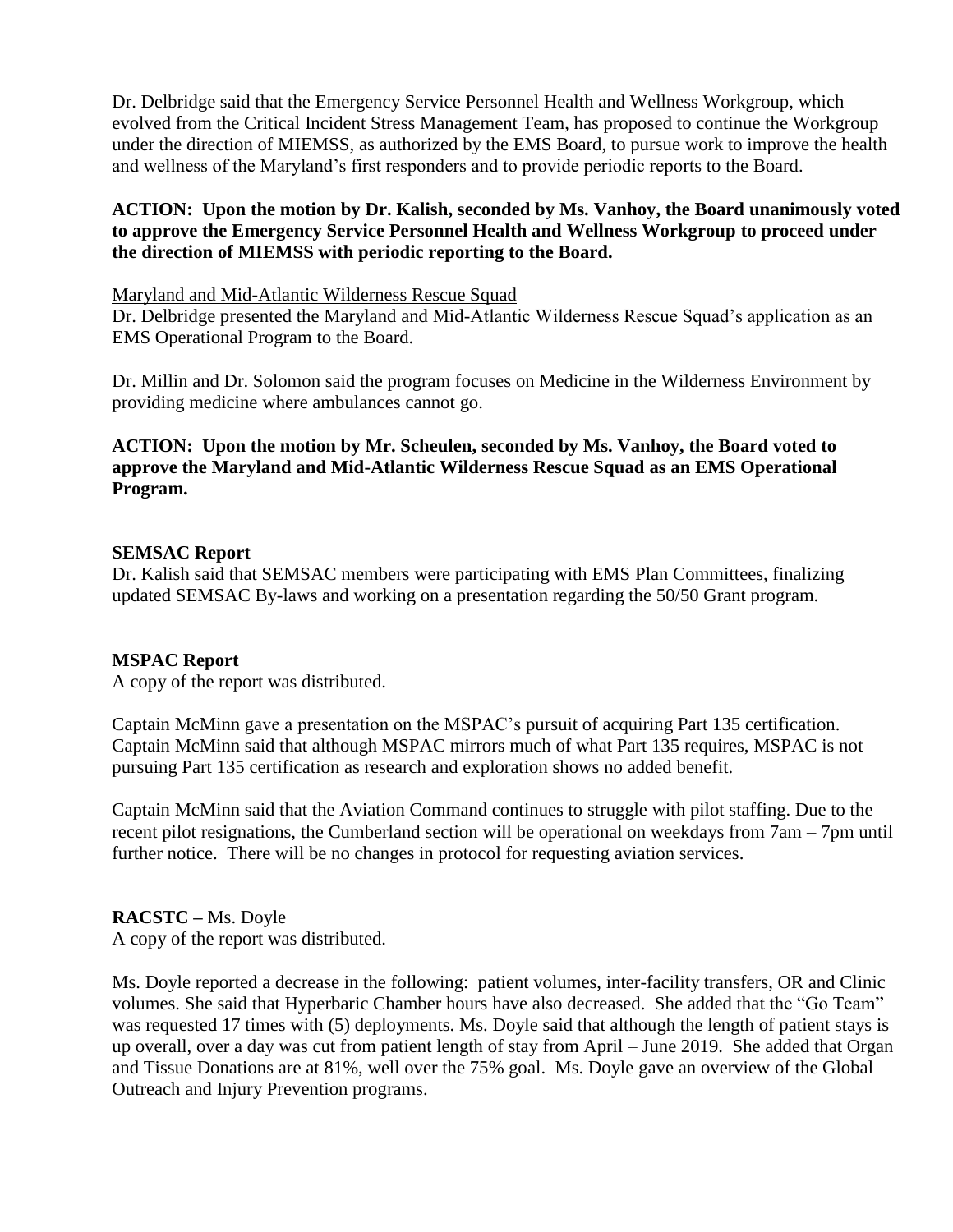Ms. Doyle requested that all EMS jurisdictions pick up the EMS equipment left at RACSTC by August 17, 2019.

Mr. Stamp thanked Ms. Doyle, Dr. Scalea and Mr. Ashworth for their continued support of the EMS system.

# **MSFA**

1st VP Walker said that the partners met during the MSFA Convention. He said the MSFA would be attending the Maryland Association of Counties convention in August.

# **MFRI**

Mr. Cox said that MFRI is still working with the pilot test classes. He said that MFRI has been approved as a Pierson Vue testing center and currently has eleven stations at the College Park location.

# **OLD BUSINESS**

 $N/A$ 

# **NEW BUSINESS**

# Maryland Medical Protocols for EMS – Incorporation by Reference

Mr. Magee requested approval for the Incorporation by Reference of the Maryland Medical Protocols for 2019.

# **ACTION: A motion was made by Ms. Vanhoy, seconded by Mr. Cox and unanimously agreed upon to approve the Incorporation by Reference of the Maryland Medical Protocols for 2019.**

# **ACTION: Upon the motion by Dr. Kalish, seconded by Mr. Cox, the Board voted to adjourn to closed session.**

The EMS Board adjourned to closed session to carry out administrative functions, to discuss the appointment of appointees and officials under General Provisions Article §3-305(b)(1), to consult with counsel, to obtain legal advice on pending disciplinary actions under General Provisions Article §3- 305(a) (7), and to maintain certain records and information in confidence as required by Health Occ. Art. §14-506 (b) under General Provisions Article §3-305 (a) (13).

# **In Closed Session:**

.

**Board Members Present:** Clay Stamp, NRP, Chairperson; Sherry Adams, Vice Chairperson; Stephen Cox; William J. Frohna, MD; Dany Westerband, MD; James Scheulen, NRP; Mary Alice Vanhoy, RN; Sally Showalter, RN; Dean E. Albert Reece, MD; Murray Kalish, MD

# **Board Members Not Present:**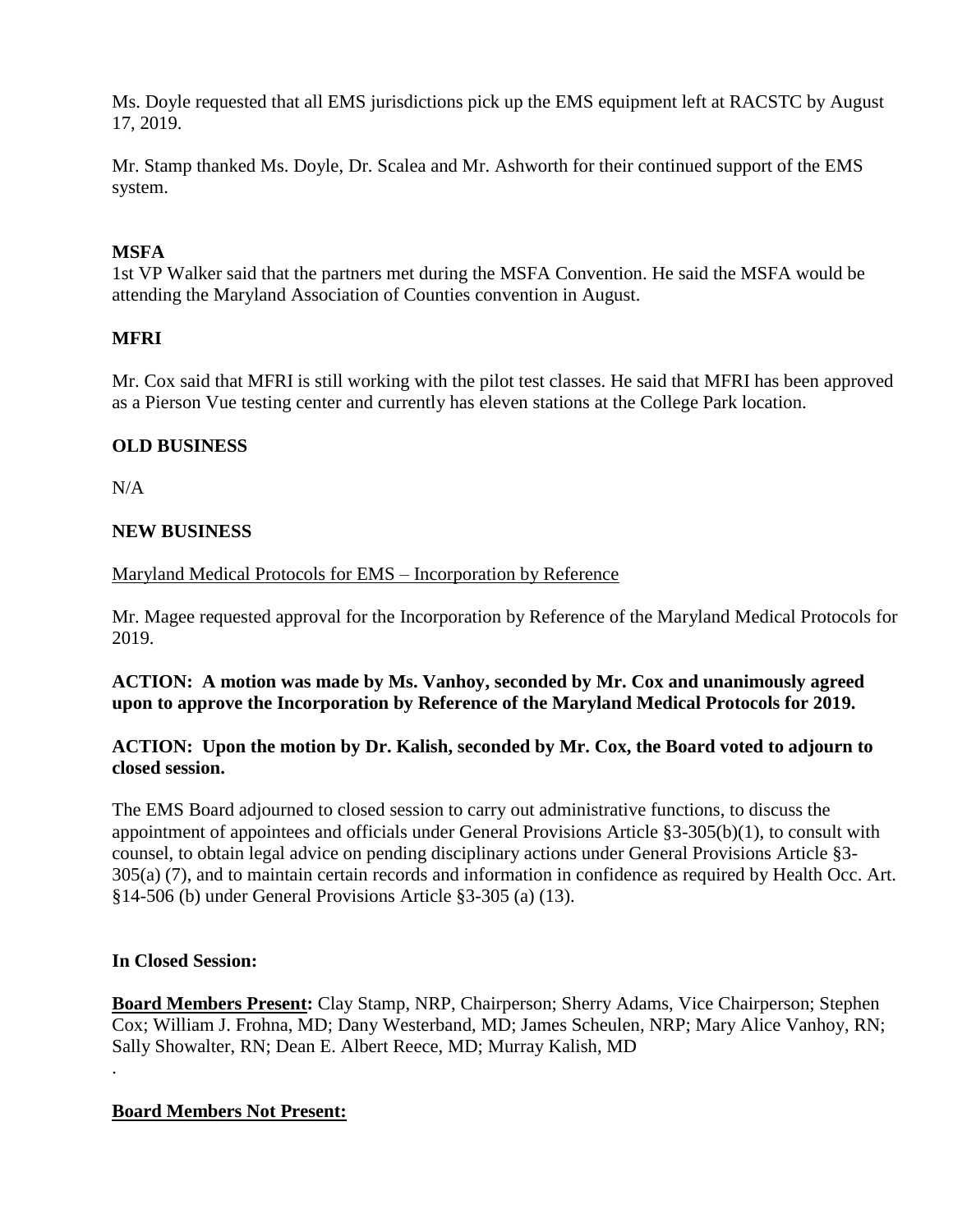**MIEMSS:** Dr. Delbridge; Dr. Chizmar; Ms. Gainer; Ms. Abramson; Ms. Goff; Mr. Schaefer; Ms. Aycock

**OAG:** Mr. Magee; Ms. Sette.

# **In closed session:**

- 1. The Board considered Hospital reverifications;
- 2. The Board considered SEMSAC nominees; and
- 3. The Board considered EMS clinician disciplinary actions.

# **The Board returned to open session.**

#### **In open session:**

**Board Members Present:** Clay Stamp, NRP, Chairperson; Sherry Adams, Vice Chairperson; Stephen Cox; William J. Frohna, MD; Dany Westerband, MD; James Scheulen, NRP; Mary Alice Vanhoy, RN; Sally Showalter, RN; Dean E. Albert Reece, MD; Murray Kalish, MD

# **Board Members Not Present:**

**MIEMSS:** Dr. Delbridge; Dr. Chizmar; Ms. Gainer; Ms. Abramson; Ms. Goff; Mr. Schaefer

**OAG:** Mr. Magee; Ms. Sette.

**ACTION: A motion was made, seconded and voted upon to approve the University of Maryland Medical Center as a Comprehensive Stroke Center for 5 years.**

**ACTION: Upon the motion by Ms. Vanhoy, seconded by Dr. Westerband, the Board voted to approve Peninsula Regional Medical Center for the remaining 4 years of a 5-year designation as a Level III Adult Trauma Center.**

**ACTION: A motion was made, seconded and voted to approve the re-verification of the following hospitals as Primary Stroke Centers for 5 years:**

- **1. Union Hospital of Cecil;**
- **2. Frederick Memorial Hospital; and**
- **3. Carroll Hospital Center**

**ACTION: A motion was made, seconded and voted to approve Holy Cross Germantown for the remaining 4 years of a 5-year designation as a Primary Stroke Center.**

**ACTION: A motion was made, seconded and voted to approve UM Charles Regional Medical Center for an addition 1-year provisional reverification as a Primary Stroke Center.**

**ACTION: Upon the motion by Dr. Westerband, seconded by Mr. Cox, the Board voted to approve the following CIC Re-designations for 5 years:**

- **1. University of Maryland Medical Center;**
- **2. Johns Hopkins Bayview Medical Center;**
- **3. St. Agnes Hospital;**